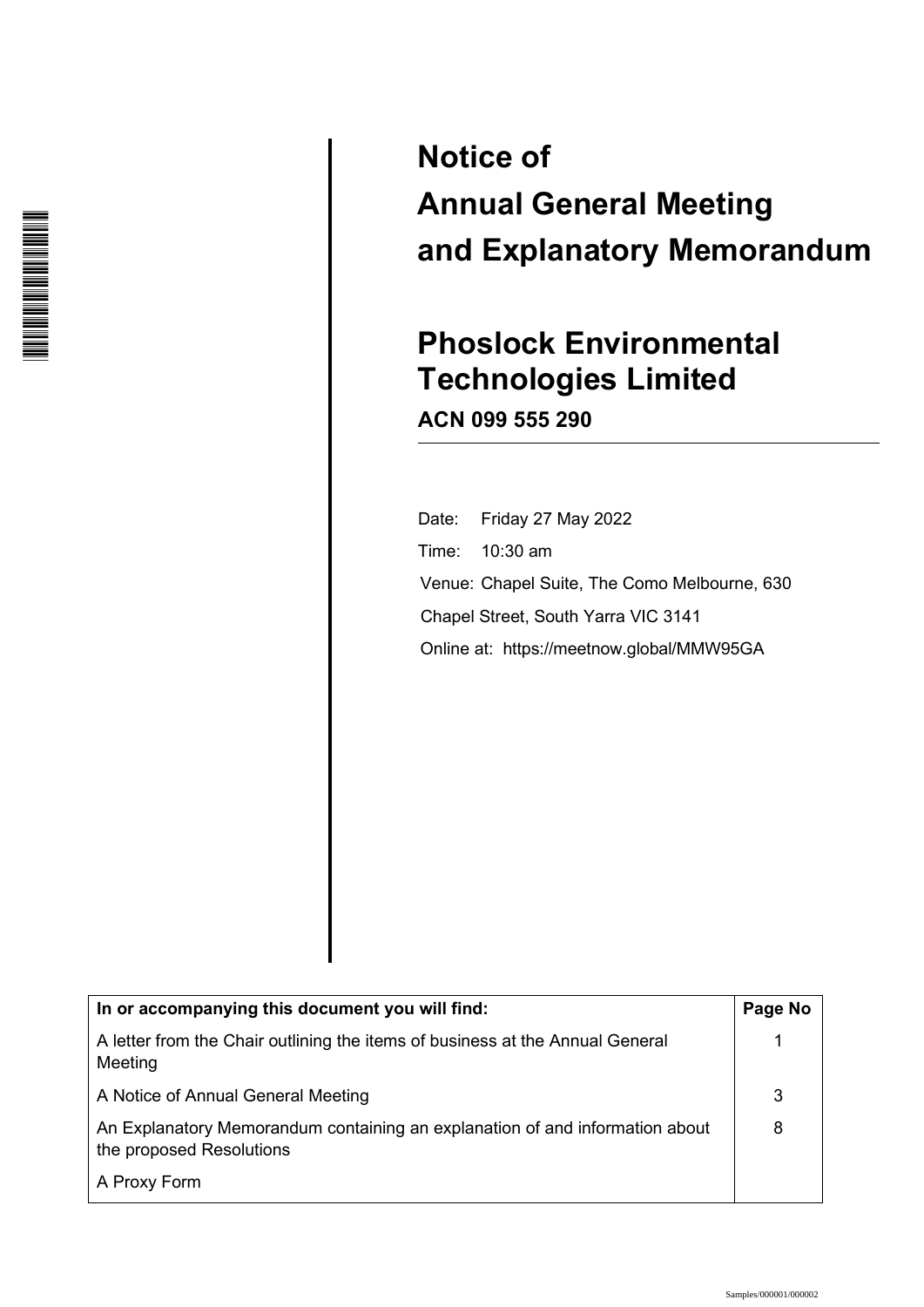## **Phoslock Environmental Technologies Limited ACN 099 555 290**

Dear Phoslock Shareholder,

 I am pleased to invite you to attend the 2022 Annual General Meeting of Phoslock Environmental Technologies Limited (**Company** or **Phoslock**) to be held at 10:30 am on Friday, 27 May 2022. The Annual General Meeting will be held as a hybrid meeting at Chapel Suite, The Como Melbourne, 630 Chapel Street, South Yarra VIC 3141 or online at: https://meetnow.global/MMW95GA. Shareholders will therefore have the opportunity to attend the Annual General Meeting in person or virtually.

As the health and safety of Phoslock's shareholders, employees and other meeting attendees is of paramount importance to us, please do not attend the Annual General Meeting in person if you feel unwell or have been in contact with someone who may have COVID-19. Further, Phoslock will be observing any social distancing or other government requirements that apply to meetings based on the COVID-19 situation prevailing at the time.

I enclose your Notice of Meeting, Explanatory Memorandum, Proxy Form and the Company's 2021 Annual Report (for those Shareholders who have specifically elected to receive a hard copy). The Notice of Meeting (including the Explanatory Memorandum) sets out the items of business for the Annual General Meeting. Please take the time to carefully read these documents.

To help you understand what the Notice of Meeting contains, below is a brief outline of the items of business that are proposed for the Annual General Meeting:

- **1. Consideration of the 2021 Annual Report of the Company**
- **2. Adoption of the Company's Remuneration Report (Resolution 1)**
- **3. Re-election of Ms Brenda Shanahan AO as a Director of the Company (Resolution 2)**
- **4. Fresh election of Directors (conditional resolution) (Resolution 3)**

#### **5. Other Business**

As in previous years, the business of the Annual General Meeting will include a Resolution (which is advisory only) in relation to the Remuneration Report (Resolution 1). However, this year, as more than 25% of Shareholders voted against the 2020 remuneration report at the 2021 annual general meeting of Phoslock (known as a "first strike"), if Resolution 1 receives a 25% or more vote against (known as a "second strike"), a further conditional Resolution (Resolution 3) will be required to be voted on by Shareholders. If validly passed, Phoslock will be required to convene a separate general meeting of Shareholders to consider fresh elections for Directors. Please refer to the Explanatory Memorandum for further details.

If you wish to vote on the items of business detailed in the Notice of Meeting and briefly outlined above, you may attend the Annual General Meeting in person or online. In the case of a body corporate, attendance can be by representative or by appointing a proxy or attorney to vote on your behalf.

All Resolutions to be considered to the Annual General Meeting will be decided by way of a poll.

If appointing a proxy, the accompanying Proxy Form should be completed and returned to the Company (see Proxy Form for details) as soon as possible, but no later than 10.30 am on Wednesday, 25 May 2022. You are encouraged to direct your proxy how to vote on each item of business including if you appoint me, the Chair of the Annual General Meeting, as your proxy.

Shareholders who plan to attend the Annual General Meeting in person should take heed of any government warnings or advice regarding the COVID-19 pandemic and monitor Phoslock's website for any updates about the Annual General Meeting including its format and location. Any changes will be posted on Phoslock's website and announced to ASX.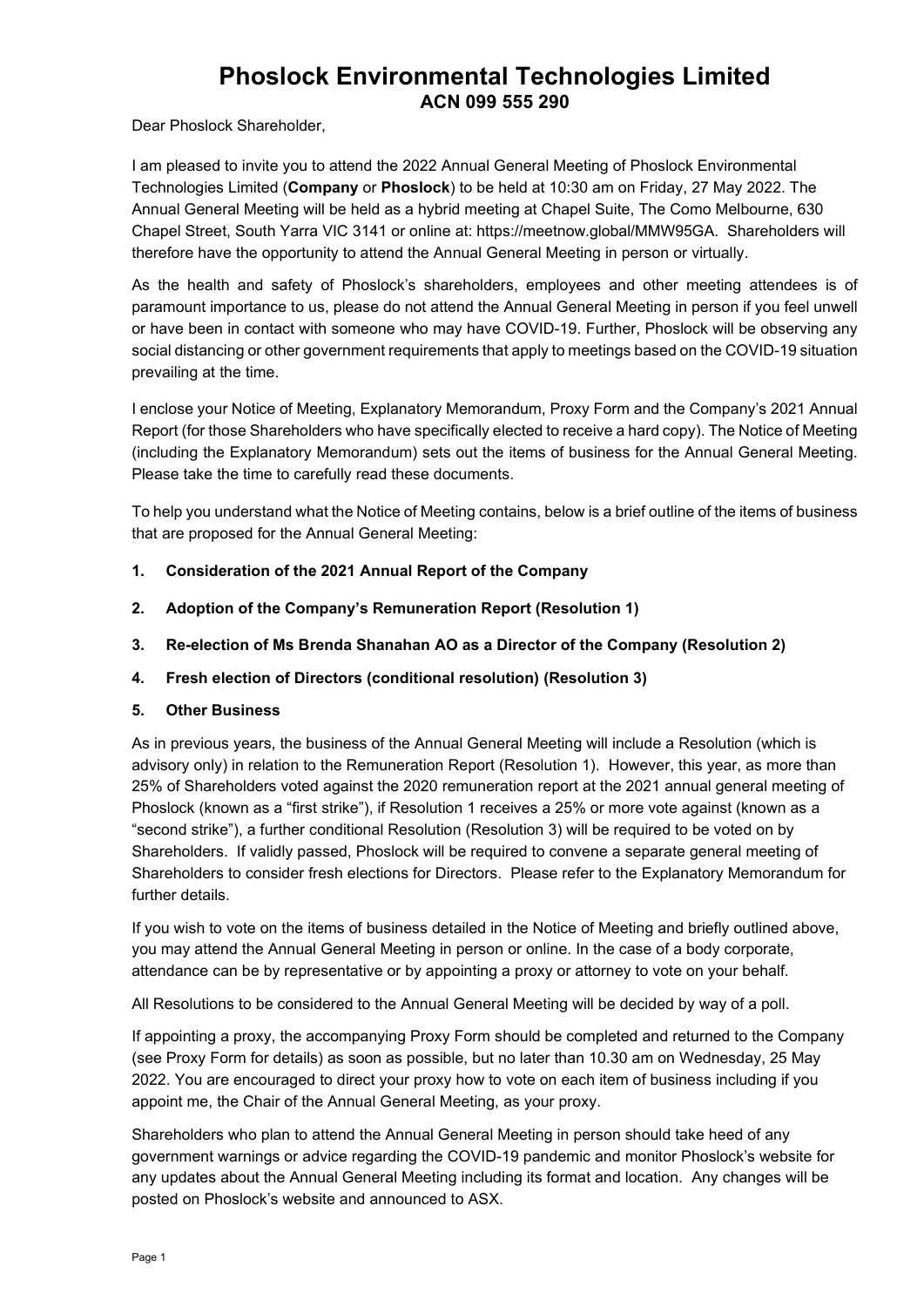If you have any queries in relation to the Annual General Meeting, please contact the Company Secretary, Mr Matthew Parker at Unit D, Level 2, Como Centre, 650 Chapel Street, South Yarra, Victoria 3141 or email him at ir@phoslock.com.au.

Yours sincerely,

phasmosterin

**David Krasnostein AM Chairman Melbourne, Australia** 

**22 April 2022**

Page 2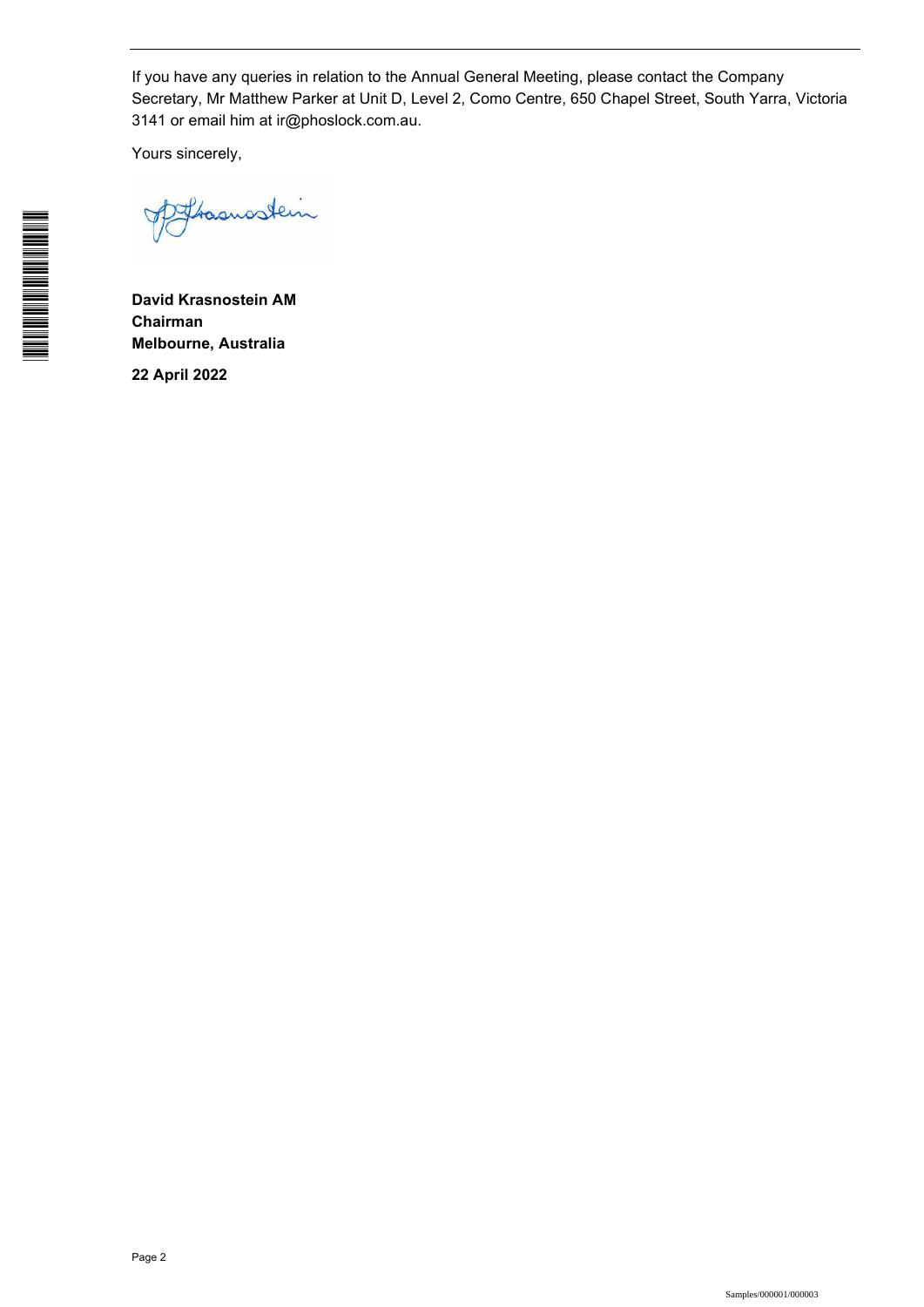## **Notice of Annual General Meeting**

 **NOTICE** is given that the 2022 Annual General Meeting of Phoslock Environmental Technologies Limited ACN 099 555 290 (**Phoslock** or **Company**) will be held at 10:30 am on Friday, 27 May 2022. The Annual General Meeting will be held at Chapel Suite, The Como Melbourne, 630 Chapel Street, South Yarra VIC 3141or online at: https://meetnow.global/MMW95GA.

The Explanatory Memorandum accompanying this Notice of Meeting is incorporated in, and forms part of, this Notice of Meeting. The Explanatory Memorandum has been prepared to provide Shareholders with an explanation of the items of business and the Resolutions to be proposed and considered at the Annual General Meeting and should be read in conjunction with this Notice of Meeting.

All documents should be read in their entirety. If you are in any doubt about what to do, you should consult your legal, financial or other professional adviser.

#### **Agenda**

#### **Business**

#### **Item 1. Financial and other Reports**

To receive and consider the following reports of the Company for the financial year ended 31 December 2021:

- the Annual Financial Report;
- the Directors' Report; and
- the Auditor's Report.

*There is no vote on this item of business.* 

#### **Item 2. Adoption of Remuneration Report (Resolution 1) – advisory resolution only**

To consider and, if thought fit, to pass the following resolution as an *ordinary resolution*:

"*That, for the purposes of section 250R(2) of the Corporations Act, the Remuneration Report for the Company for the financial year ended 31 December 2021 be adopted.*"

Under the Corporations Act, this Resolution is advisory only and does not bind the Directors or the Company. However, please refer to the Explanatory Memorandum for an explanation of the consequences of 25% or more of eligible votes being cast against this advisory resolution.

#### **Item 3. Re-election of Ms Brenda Shanahan AO as a Director of the Company (Resolution 2)**

To consider and, if thought fit, to pass the following resolution as an *ordinary resolution*:

"*That Ms Brenda Shanahan AO, who retires in accordance with the constitution of the Company, and being eligible for re-election, is now elected, and confirmed in office, as a Director of the Company."* 

#### **Item 4. Resolution to hold a meeting for fresh election of Directors (Resolution 3) – conditional resolution**

To consider and, if thought fit, to pass the following resolution as an *ordinary resolution*:

*"Subject to and conditional upon at least 25% of the votes validly cast on Resolution 1 (Remuneration Report) being cast against the adoption of the Remuneration Report that:* 

- *(a) an extraordinary general meeting of the Company (Spill Meeting) be held within 90 days of the passing of this Resolution;*
- *(b) all of the Directors in office when the Board resolution to make the Director's Report for the financial year ended 31 December 2021 was passed (other than the Managing Director) and who remain in office at the time of the Spill Meeting cease to hold office immediately before the end of the Spill Meeting; and*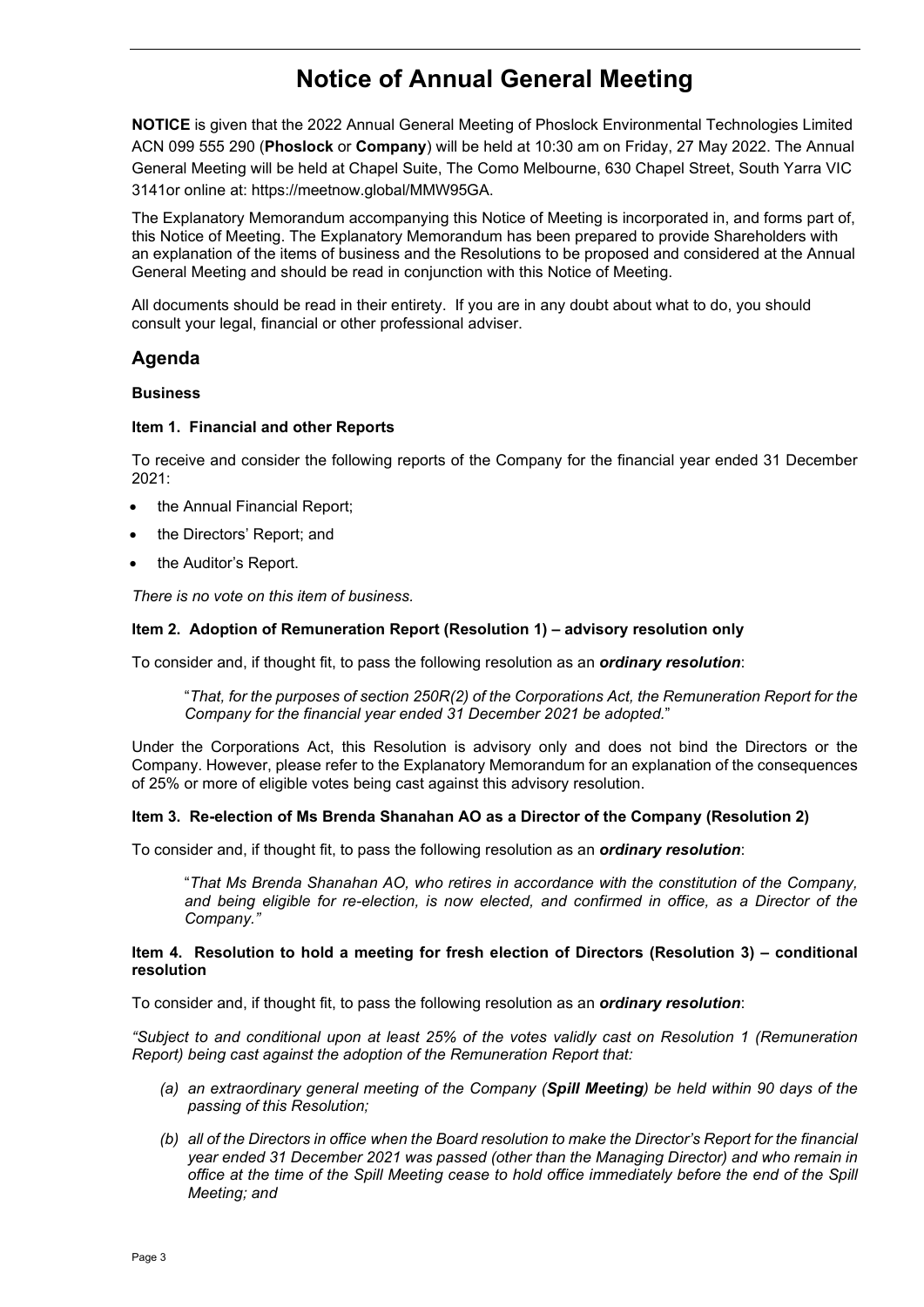(c) *resolutions to appoint persons to offices that will be vacated immediately before the end of the Spill Meeting be put to the vote at the Spill Meeting."*

This Resolution is only required to be put to the Meeting if at least 25% of the votes validly cast on Resolution 1 are against that Resolution. However, as the results of the poll will not be known at the time of the Meeting, a poll will be taken on Resolution 3 regardless. Refer to the Explanatory Memorandum for further information on this Resolution.

#### **Item 5. Other Business**

To conduct or transact any other business that may be properly brought before the Annual General Meeting.

#### **Voting Exclusion Statement**

In accordance with the Corporations Act, a vote on Resolutions 1 and 3 must not be cast:

- in any capacity, by or on behalf of a member of the Company's Key Management Personnel (**KMP**), details of whose remuneration are included in the Remuneration Report of the Company or a Closely Related Party of such a member; or
- as a proxy by a member of the KMP at the date of the Meeting or a Closely Related Party of such a member.

However, under the Corporations Act, this voting exclusion does not apply to a vote if:

- it is cast by a person as a proxy appointed in writing by a person entitled to vote that specifies how the proxy is to vote on Resolution 1 or 3; or
- it is cast by the person chairing the meeting as a proxy appointed in writing by a person entitled to vote and the appointment expressly authorises the chair to exercise the proxy even if the resolution is connected directly or indirectly with the remuneration of a member of the KMP.

If you intend to appoint a member of the KMP (such as one of the Directors) or a Closely Related Party of such a member as your proxy, please ensure that you direct them how to vote on Resolutions 1 and 3. If you intend to appoint the Chair of the Meeting as your proxy, you can direct him how to vote by marking the appropriate box in the Proxy Form for Resolutions 1 and 3 (for example, if you wish to vote for, against or abstain from voting), or you can choose not to mark any of the boxes for Resolutions 1 and 3 and give the Chair your express authority to vote your undirected proxy as he sees fit even though Resolutions 1 and 3 are connected directly or indirectly with the remuneration of a member of the KMP (in which case, the Chair will vote **in favour of** Resolution 1 and **against** Resolution 3).

If the Chair of the Meeting is appointed, or taken to be appointed, as a proxy and the Shareholder does not direct the proxy how to vote, then by completing and returning the Proxy Form, the Shareholder will be expressly authorising the Chair to vote as he sees fit, even though Resolutions 1 and 3 are connected directly or indirectly with the remuneration of a member of the KMP.

#### **Questions and Comments by Shareholders**

A reasonable opportunity will be given to Shareholders as a whole at the Annual General Meeting to ask questions about or make comments on the Company's 2021 Annual Report, the Remuneration Report and the management or performance of the Company and to ask the Auditor or their representative questions relevant to the conduct of the audit, the preparation and content of their Auditor's Report, the accounting policies adopted by the Company in relation to the preparation of its 2021 Annual Report and the Auditor's independence in relation to the conduct of the audit.

#### **By Order of the Board**

**Matthew Parker Company Secretary Melbourne, Australia 22 April 2022**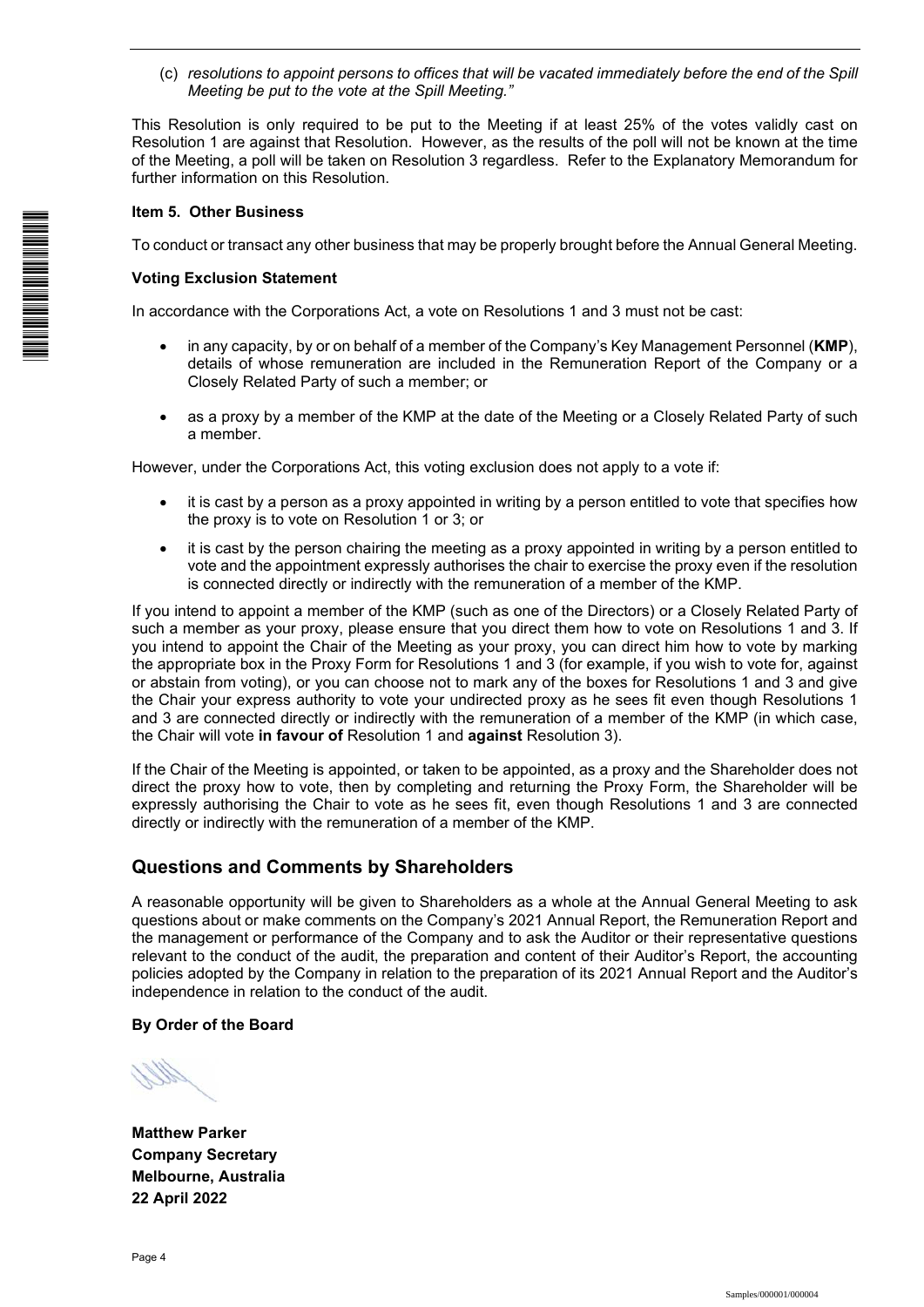#### **Voting and Proxies**

#### **1. Determination of Shareholding and Voting Entitlement**

In accordance with regulation 7.11.37 of the *Corporations Regulations 2001* (Cth), the Directors have determined that the Shares will be taken, for the purpose of determining those persons entitled to attend and vote at the Annual General Meeting, to be held by the persons who are registered as holding them as at 7.00 pm on Wednesday, 25 May 2022.

Accordingly, transactions registered after that time will be disregarded when determining entitlements to attend and vote at the Annual General Meeting.

#### **2. Voting by Members at Annual General Meeting**

On a show of hands, each Shareholder present in person or by proxy or attorney or, in the case of a body corporate, by a representative at the Annual General Meeting will have one vote. On a poll, every Shareholder present in person or by proxy or attorney or, in the case of a body corporate, by a representative will have one vote for each Share held by him or her.

Voting on each Resolution will be conducted by way of a poll.

#### **3. Important Voting Information**

The Company encourages all Shareholders who submit proxies to direct their proxy including if your proxy is the Chair of the Meeting how to vote on the Resolutions.

The Chair of the Annual General Meeting intends to vote all undirected proxies **in favour of** Resolutions 1 and 2 and **against** Resolution 3 subject to any voting restrictions or exclusions. However, the Chair of the Meeting is not permitted to vote an undirected proxy on Resolution 1 (Remuneration Report) or Resolution 3 (Fresh election of Directors) unless the proxy expressly authorises the Chair to exercise the proxy on such Resolution even if it is connected directly or indirectly with the remuneration of a member of the Company's Key Management Personnel.

If there is a change in how the Chair intends to vote undirected proxies at the Meeting, the Company will make an appropriate announcement to ASX stating that fact and explaining the reasons for the change.

In respect of Resolution 1 or 3, if you intend to appoint a member of the KMP (such as one of the Directors other than the Chair) or a Closely Related Party of such a member as your proxy, please ensure that you direct them how to vote on that Resolution by marking the appropriate box for that Resolution in the Proxy Form.

If you intend to appoint the Chair as your proxy for Resolution 1 or 3, you can direct the Chair how to vote by marking the appropriate box for that Resolution in the Proxy Form. Alternatively, in relation to the Chair only, you can choose not to mark a box and give the Chair your express authority to exercise your undirected proxy even if the Resolution concerned is connected directly or indirectly with the remuneration of a member of the KMP (in which case, as outlined above, the Chair will vote **in favour of** Resolution 1 and **against** Resolution 3 subject to any voting restrictions or exclusions).

If the Directors or another KMP (other than the Chair) or a Closely Related Party is your proxy, and you fail to provide a voting direction as outlined above in relation to Resolution 1 or 3, your vote will not be cast in respect of each such Resolution.

#### **4. How do I participate in the Meeting Online?**

Shareholders must use the Computershare Meeting Platform to attend and participate in the Meeting online.

To participate in the Meeting, you can log in by entering the following URL https://meetnow.global/MMW95GA on your computer, tablet or smartphone.

Online registration will open approximately 30 minutes before the Meeting.

To make the registration process quicker, please have your SRN/HIN and registered postcode or country code ready.

Proxyholders will need to contact Computershare prior to the Meeting to obtain their login details.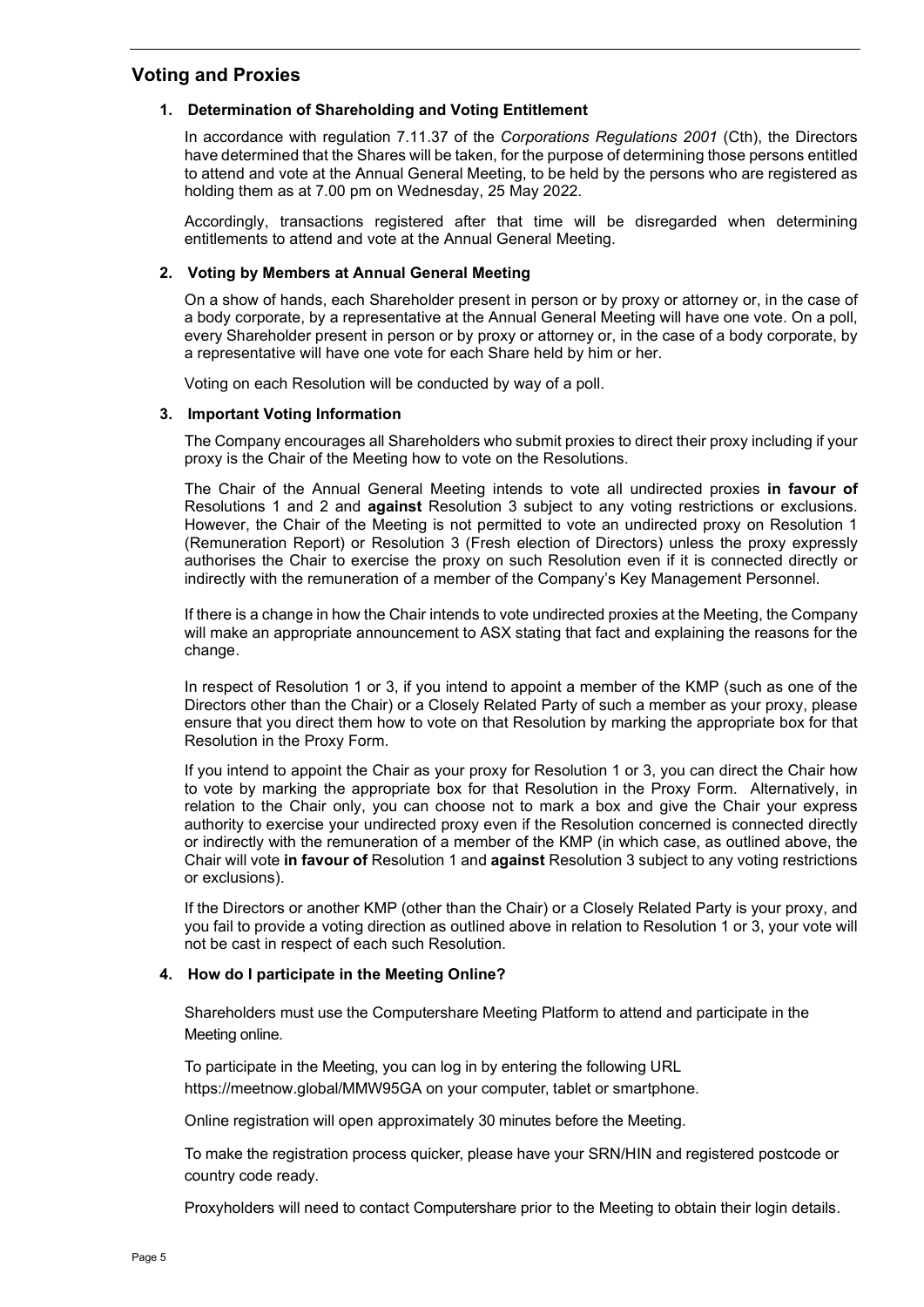To participate in the Meeting online, please follow the instructions below.

- Click on 'Join Meeting Now'.
- Enter your SRN/HIN. Proxyholders will need to contact Computershare on +61 3 9415 4024 prior to the Meeting to obtain their login details.
- Enter your postcode registered to your holding, if you are an Australian Shareholder. If you are an overseas Shareholder, select the country of your registered holding from the drop down list.
- Accept the terms and conditions and 'Click Continue'.

You can view the Meeting live, ask questions verbally or via a live text facility and cast votes at the appropriate times while the Meeting is in progress

#### **5. Proxies**

A Shareholder who is entitled to attend and vote at the Annual General Meeting is entitled to appoint a proxy to attend and vote on behalf of the Shareholder. Where the Shareholder is entitled to cast 2 or more votes, the Shareholder may appoint 2 proxies and may specify the proportion or number of votes each proxy is appointed to exercise.

If the Shareholder appoints 2 proxies and the appointment does not specify the proportion or number of the Shareholder's votes each proxy may exercise, each proxy may exercise half of the votes (disregarding fractions).

A proxy need not be a Shareholder of the Company.

A Proxy Form accompanies this Notice of Meeting. If an additional proxy form is required, the Company's share registry, Computershare Investor Services Pty Limited will supply it on request (telephone 1300 855 080 (within Australia) or +61 3 9415 4000 (outside Australia)). The Proxy Form contains important information and other instructions which you should read carefully.

Any instrument of proxy deposited or received by the Company in which the name of the appointee is not filled in will be deemed to be given in favour of the Chair of the Meeting to which it relates.

Proxies given by corporate Shareholders must be executed in accordance with their constitutions or signed by a duly authorised officer or attorney.

A proxy may decide whether to vote on any motion, except where the proxy is required by law or the constitution of the Company to vote, or abstain from voting, in their capacity as proxy. If a proxy is directed how to vote on an item of business, the proxy may vote on that item only in accordance with the direction. If a proxy is not directed how to vote on an item of business, the proxy may vote as he or she thinks fit (subject to the exceptions set out above under "**Important Voting Information**" above).

To be effective, the instrument appointing a proxy (and power of attorney or other authority, if any, under which it is signed or a certified copy of the power or authority) must be received by the Company not less than 48 hours prior to the Annual General Meeting, that is, by 10.30 am on Wednesday, 25 May 2022:

- at the Company's registered office, being Unit D, Level 2, Como Centre, 650 Chapel Street, South Yarra Victoria 3141;
- on-line by going to www.investorvote.com.au and using your secure access information or by scanning the personalised QR Code, found on the accompanying Proxy Form, with your mobile device;
- by email (ir@phoslock.com.au) to the Company's registered office; or
- at the Company share registry, Computershare Investor Services Pty Limited, GPO Box 242, Melbourne, Victoria 3001 or by facsimile on fax number 1800 783 447 (within Australia) or +61 3 9473 2555 (outside Australia).

Any revocations of proxies must be received at one of these places before commencement of the Meeting, or at the registration desk for the Meeting.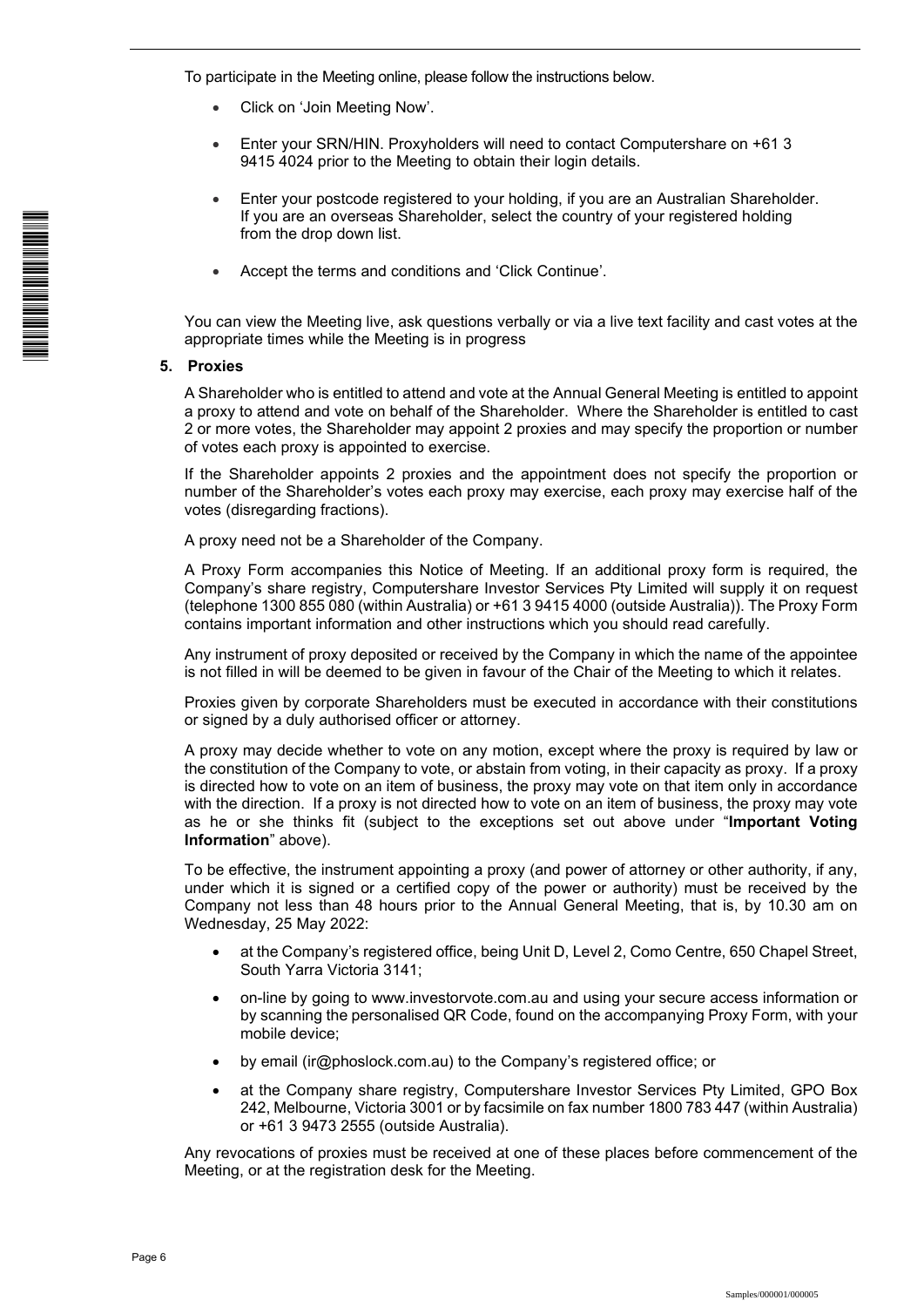#### **Bodies Corporate**

A Shareholder which is a body corporate and which is entitled to attend and vote at a meeting of Shareholders of the Company may appoint an individual as a representative to exercise all or any of the powers the body corporate may exercise at the meeting or in the capacity of a Shareholder's proxy. The appointment may be a standing one. Unless otherwise specified in the appointment, the representative may exercise, on that body corporate's behalf, all of the powers that the body could exercise at a meeting or in voting on a resolution. The representative must present satisfactory evidence that they are authorised to act as the body corporate's representative prior to admission to the Meeting.

#### **Definitions**

Certain terms used in this Notice of Meeting and the Explanatory Memorandum are defined in the "Definitions" section of the Explanatory Memorandum. Those defined terms also apply to the accompanying Proxy Form, unless the context requires otherwise.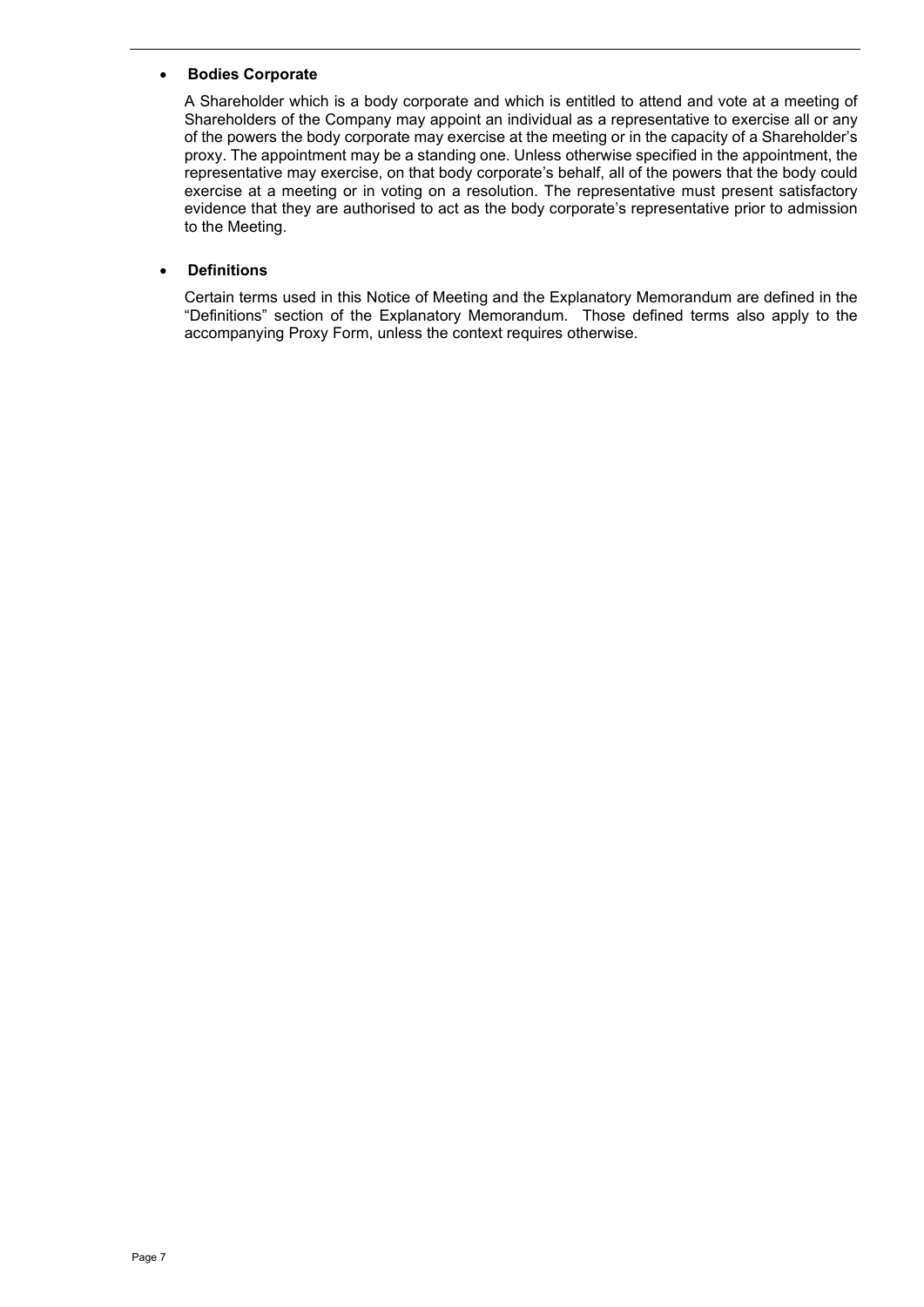## **Explanatory Memorandum**

This Explanatory Memorandum has been prepared for the information of Shareholders of Phoslock Environmental Technologies Limited ACN 099 555 290 (**Company** or **Phoslock**) in connection with the business to be considered at the Annual General Meeting to be held at 10:30 am on Friday, 27 May 2022 at Chapel Suite, The Como Melbourne, 630 Chapel Street, South Yarra VIC 3141 or online at: **https://meetnow.global/MMW95GA.** 

This Explanatory Memorandum is incorporated in, and forms part of, the Notice of Meeting. The purpose of this Explanatory Memorandum is to provide Shareholders with information relevant to the Resolutions to be put to Shareholders at the Annual General Meeting.

Certain terms used in this Explanatory Memorandum, the Notice of Meeting and the Proxy Form have the meaning given to them in the "Definitions" section located at the end of this Explanatory Memorandum, unless the context requires otherwise.

Details of the items of business to be considered at the Annual General Meeting are set out below and in the Notice of Meeting.

Your Directors recommend that Shareholders carefully read this Explanatory Memorandum and the Notice of Meeting in full before making a decision in relation to any of the Resolutions. If Shareholders are in any doubt about what to do, they should consult their legal, financial or other professional adviser.

#### **Item 1. Financial and other Reports**

The Company's 2021 Annual Report is available online at the Company's website at www.phoslock.com.au or the ASX's website at www2.asx.com.au (ASX code: PET).

For those Shareholders who have specifically requested a hard copy of the 2021 Annual Report be sent to them, a copy of the 2021 Annual Report is enclosed.

Section 317 of the Corporations Act requires the Annual Financial Report of the Company (which includes the Financial Statements and Directors' Declaration), the Directors' Report (which includes the Remuneration Report) and the Auditor's Report in respect of the financial year ended on 31 December 2021 to be laid before the Annual General Meeting.

Except for the non-binding advisory resolution in respect of the Remuneration Report (refer to Resolution 1 below), there is no requirement in either the Corporations Act or the Company's constitution for Shareholders to approve the Annual Financial Report, the Directors' Report or the Auditor's Report.

In accordance with the Corporations Act, Shareholders as a whole will be given a reasonable opportunity at the Annual General Meeting to ask questions about or make comments on these reports and on the management or performance of the Company.

The Auditor or a representative of the Auditor is required to attend the Meeting and will be available to take Shareholders' questions relevant to the conduct of the audit, the preparation and content of their Auditor's Report, the accounting policies adopted by the Company in relation to the preparation of its 2021 Annual Report and the Auditor's independence in relation to the conduct of the audit.

#### **Item 2. Adoption of Remuneration Report (Resolution 1)**

The Corporations Act requires listed entities to put a Remuneration Report relating to director and executive remuneration for each financial year to a resolution of members at their annual general meeting. The Remuneration Report for the Company is included in the Company's 2021 Annual Report.

Under section 250R(3) of the Corporations Act, the vote on the Remuneration Report is advisory only and does not bind the Directors or the Company. The Directors will consider the outcome of the vote and any comments made by Shareholders at the Meeting when considering the Company's future remuneration policies and practices.

If, at 2 consecutive annual general meetings of the Company, 25% or more of votes cast on a resolution that the Remuneration Report be adopted are against the adoption of the Remuneration Report, the Company will be required to put to Shareholders a resolution at the second annual general meeting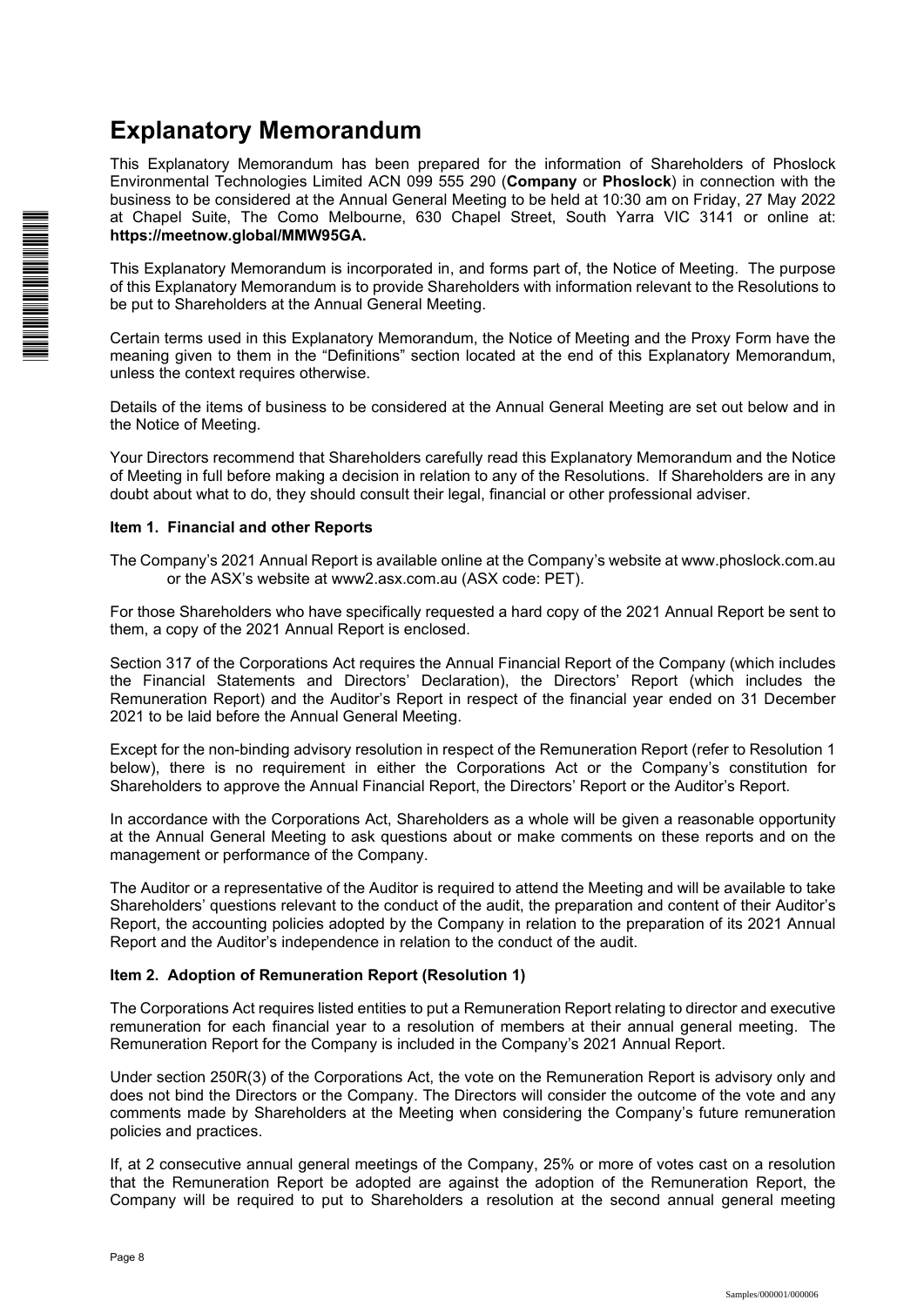proposing the calling of an extraordinary general meeting to consider the election of Directors of the Company (known as a "**spill resolution**").

If more than 50% of Shareholders vote in favour of the spill resolution, the Company must convene an extraordinary general meeting (known as a "**spill meeting**") within 90 days of the spill resolution. All of the Directors who were in office when the Remuneration Report (being, the report laid before the second annual general meeting) was approved by the Board (other than the Managing Director) will cease to hold office immediately before the end of the spill meeting but may stand for re-election at the spill meeting. Following the spill meeting, those persons whose re-election as Directors is approved will remain Directors of the Company.

At the 2021 annual general meeting of Phoslock, greater than 25% of votes cast were against the resolution to adopt the 2020 remuneration report. As a result, the Company received what is known as a "first strike" under the applicable provisions in the Corporations Act.

If the votes against the Remuneration Report at this Annual General Meeting are 25% or more of the votes cast, Phoslock will receive what is known as a "second strike" and a spill resolution namely, Resolution 3 is required to be put to the Annual General Meeting. If Resolution 3 is passed, then it will be necessary for the Board to convene a spill meeting as outlined above.

In compliance with section 300A of the Corporations Act, the Remuneration Report sets out the Company's policy for determining the nature and amount of remuneration for the Directors and specified executive officers of the Company. The Board has a policy of ensuring that remuneration paid to Directors and management is market competitive while at the same time aligned to the achievement of strategic objectives and the creation of value for Shareholders.

During this item of business, there will be opportunity for Shareholders at the Annual General Meeting to comment on and ask questions about the Remuneration Report. The Remuneration Report is available on pages 15 to 22 of the Company's 2021 Annual Report.

Resolution 1 is proposed as an ordinary resolution and will be passed if more than 50% of the votes cast by Shareholders entitled to vote are in favour of that Resolution. However, please refer above for an explanation of the consequences of 25% of more of eligible votes being case against Resolution 1.

Shareholders' attention is drawn to the voting exclusion statement in relation to Resolution 1 in the Notice of Meeting.

#### *Recommendation*

Noting that each Director has a personal interest in their own remuneration from the Company as set out in the Remuneration Report, your Directors unanimously recommend that Shareholders vote in favour of Resolution 1.

#### **Item 3. Re-election of Ms Brenda Shanahan AO as a Director (Resolution 2)**

Under the constitution of the Company (which was adopted at the 2021 annual general meeting) a Director must not hold office for a continuous period in excess of 3 years or past the  $3<sup>rd</sup>$  annual general meeting following the Director's last election whichever is longer, without submitting for re-election.

As Ms B Shanahan was last re-elected as a Director at the 2019 annual general meeting of the Company, she is required to retire at this Annual General Meeting but is eligible for re-election.

Details of Ms B Shanahan's experience and qualifications are set out on page 12 of the Company's 2021 Annual Report.

Resolution 2 is proposed as an ordinary resolution and will be passed if more than 50% of the votes cast by Shareholders entitled to vote are in favour of the Resolution.

#### *Recommendation*

Your Directors (other than Ms B Shanahan as an abstention) unanimously recommend that Shareholders vote in favour of Resolution 2.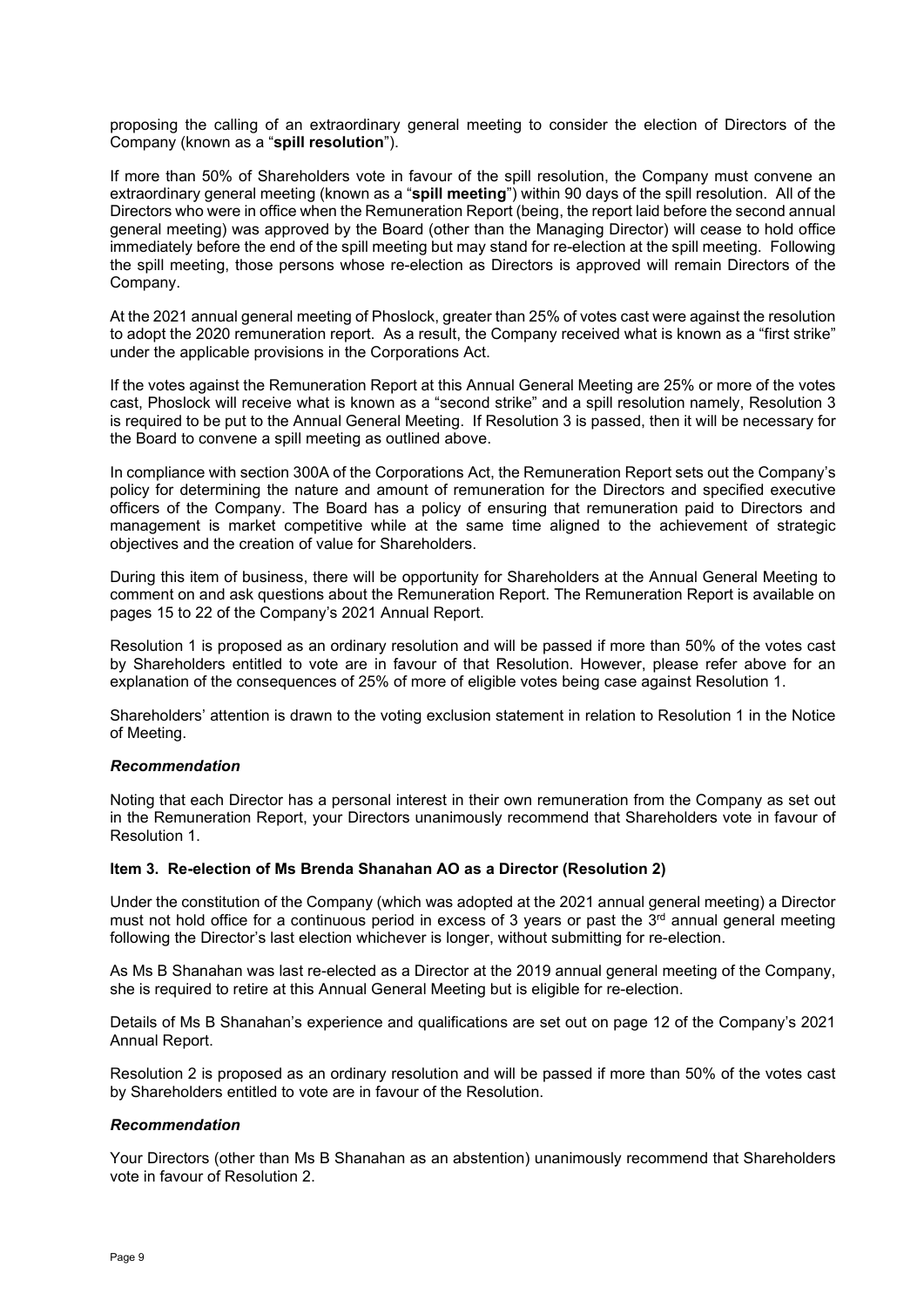#### **Item 4. Resolution to hold a meeting for fresh election of Directors (Resolution 3) – conditional resolution.**

In accordance with the Corporations Act, Resolution 3 will only be required to be put to the Meeting if Phoslock receives a "second strike" with at least 25% of the votes validly cast on Resolution 1 (Remuneration Report) being cast against that Resolution. If less than 25% of the votes validly cast on Resolution 1 are cast against that Resolution, then there will be no "second strike" and the poll for this Resolution would not be required.

As it is probable that the results of the poll for Resolution 1 will not be known until after the conclusion of the Annual General Meeting, Shareholders will be asked to cast their vote conditionally on Resolution 3 at this Meeting. However, the results of the vote on Resolution 3 will only be valid if at least 25% of the votes validly cast on Resolution 1 are against that Resolution. Accordingly, unless the outcome of the vote on Resolution 1 results in a "second strike", the conditional vote on Resolution 3 will be invalid and disregarded by the Company for all purposes.

If Resolution 3 is required to be put to a vote and is validly passed, it will have the effect as outlined below:

- Phoslock would be required to hold, within 90 days of this Meeting, an extraordinary general meeting of Shareholders, in order to consider the composition of the Board knows as a **spill meeting**. If a spill meeting is required, details of the meeting will be notified to Shareholders in due course.
- Those of the following Directors who are in office at the time of the spill meeting will cease to hold office at the end of the spill meeting unless they are willing to stand for re-election and are reelected at the spill meeting:
	- o Mr D Krasnostein AM
	- o Ms B Shanahan AO (assuming she is re-elected)
	- o Mr B Sechos
	- o Mr R Prosser.
- The Directors listed above are those who held office on the date when the Directors' Report for the year ended 31 December 2021 (which included the Remuneration Report) was approved. Each of the listed Directors would be eligible to seek re-election at any spill meeting but there is no assurance that any or all of them will do so; and
- Mr L McKinnon, the Managing Director of Phoslock, is not required to stand for re-election at any spill meeting. If any new Directors were to be appointed before the spill meeting, they would not need to stand for election at any spill meeting to remain in office.

Resolutions to appoint persons to the offices that would be vacated immediately before the end of the spill meeting would be put to the vote at that meeting Eligibility for election as a Director at any spill meeting would be determined in accordance with the constitution of Phoslock.

When considering this item of business, the Directors consider the following factors to be relevant to a Shareholder's decision on how to vote on this conditional Resolution:

- the Board's response to the first strike received at the 2021 annual general meeting of the Company which is set out in the 2021 Annual Report;
- the additional costs of, and uncertainty and disruption caused by, convening an additional general meeting of Shareholders which the Board does not consider to be in the best interests of Phoslock or its Shareholders;
- the current Board has the skills and experience required to provide effective oversight of Phoslock and to seek to have the suspension of Phoslock's Shares lifted;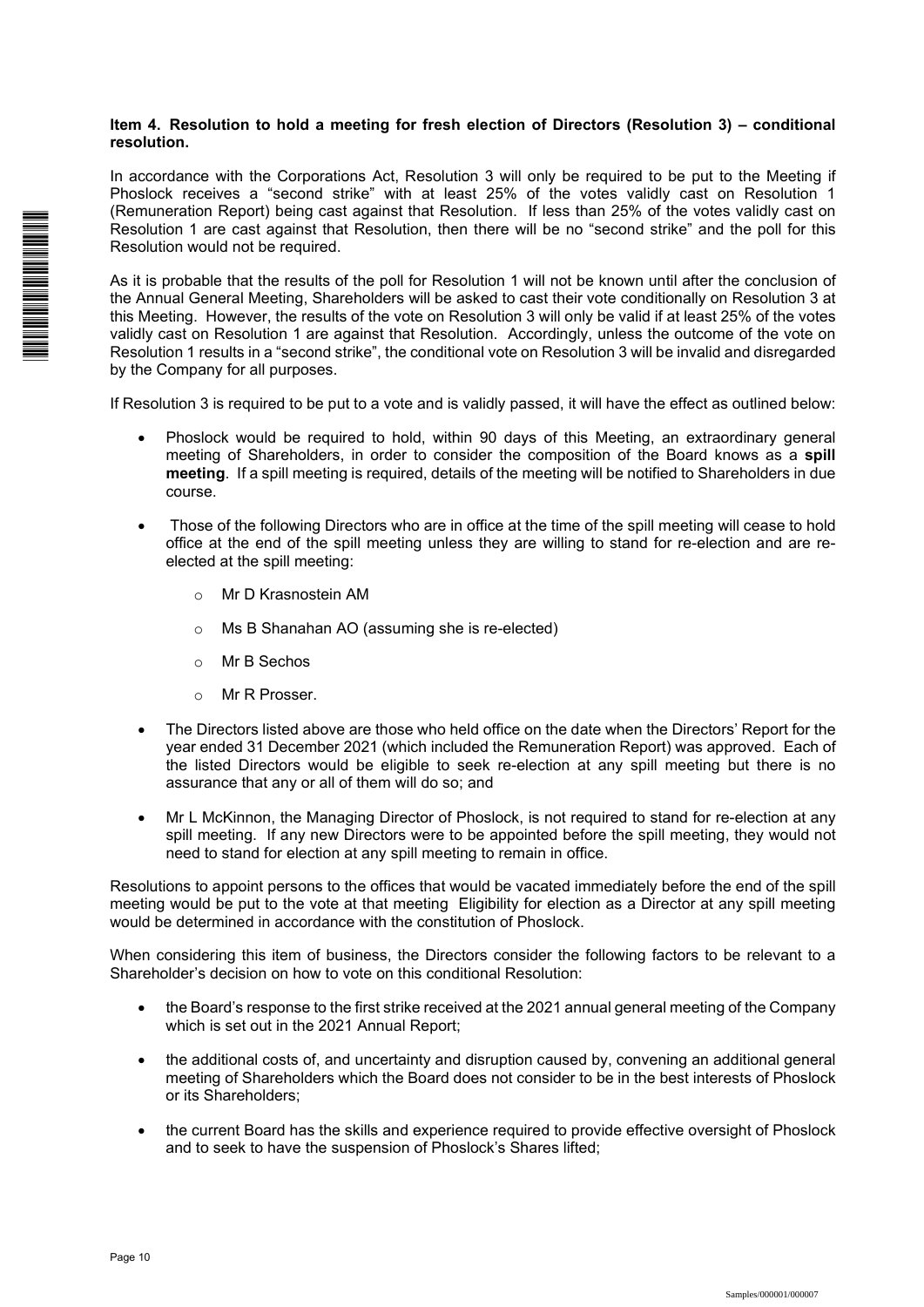- each non-executive Director has previously been elected as a director of the Company with Mr D Krasnostein AM, Mr R Prosser and Mr B Sechos having been elected at the 2021 annual general meeting to the Company held in May 2021;
- Shareholders have the opportunity at this Annual General Meeting to decide whether or not to reelect Ms B Shanahan AO as a Director; and
- there is no assurance that any or all of the Directors would stand for re-election at the spill meeting.

Subject to at least 25% of the votes validly cast on Resolution 1 being against that Resolution, Resolution 3 is proposed as an ordinary resolution and will be passed if more than 50% of the votes cast by Shareholders are in favour of the Resolution.

Shareholders' attention is drawn to the voting exclusion statement in relation to Resolution 3 in the Notice of Meeting.

#### **Recommendation**

Noting that Directors have an interest in the outcome of this Resolution, your Directors unanimously recommend that Shareholders vote against Resolution 3.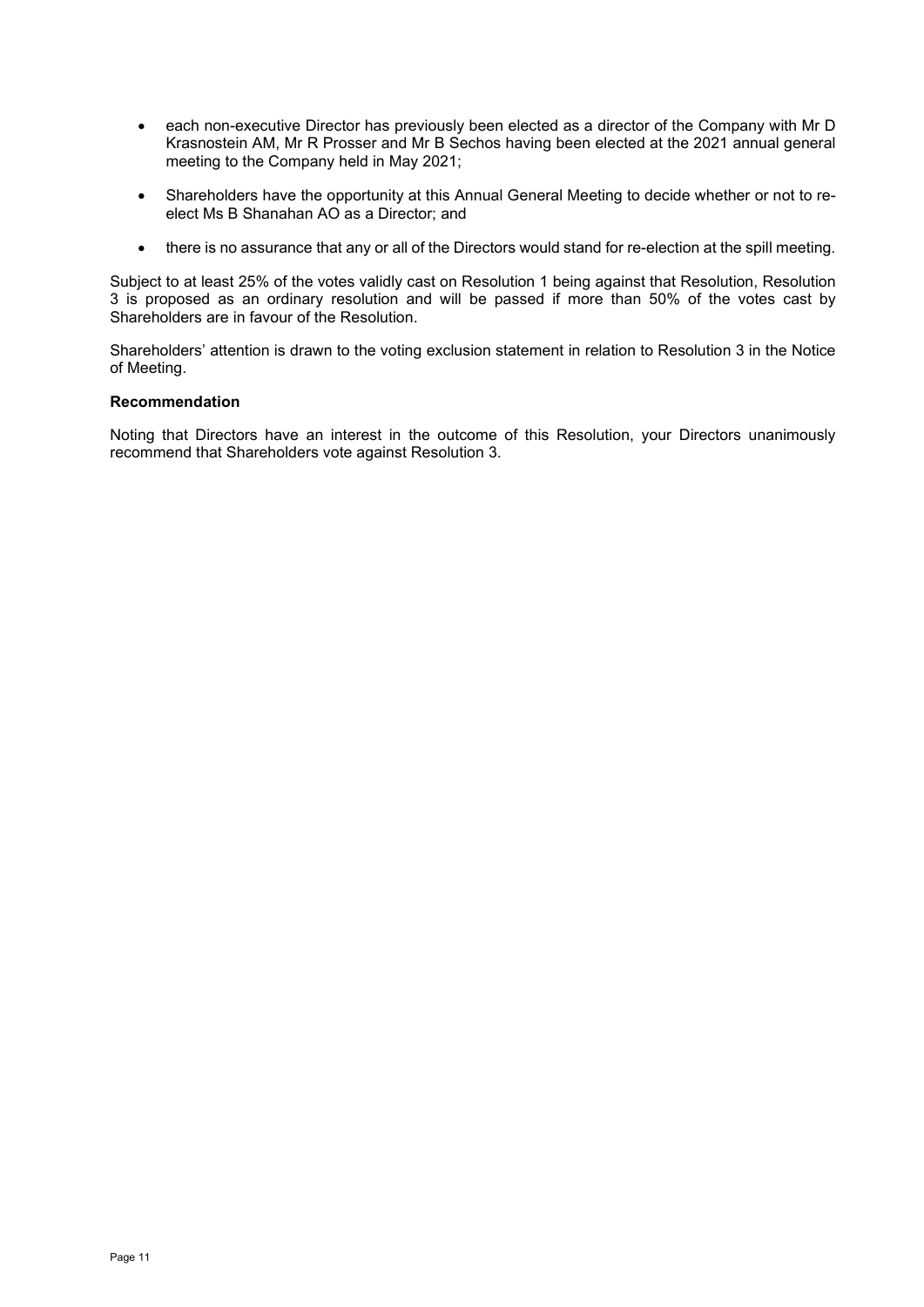### **Definitions**

Unless the context requires otherwise, the following terms shall have the following meanings in this Explanatory Memorandum, the Notice of Meeting and the Proxy Form:

- (1) **Annual General Meeting** or **Meeting** means the 2021 Annual General Meeting of the Company convened by the Notice of Meeting.
- (2) **ASX** means ASX Limited ACN 008 624 691 or, as the context requires, the market operated by it.
- (3) **Auditor** means the auditor of the Company.
- (4) **Board** means the board of directors of the Company.
- (5) **Closely Related Party** has the meaning given in section 9 of the Corporations Act and includes a spouse, dependent and certain other close family members of a KMP, as well as companies controlled by a KMP.
- (6) **Company** or **Phoslock** means Phoslock Environmental Technologies Limited ACN 099 555 290.
- (7) **Corporations Act** means the *Corporations Act 2001* (Cth).
- (8) **Directors** mean the directors of the Company from time to time.
- (9) **Explanatory Memorandum** means this explanatory memorandum which accompanies, and is incorporated as part of, the Notice of Meeting and includes any documents annexed to it or incorporated by reference.
- (10) **Key Management Personnel** or **KMP** means persons having authority and responsibility for planning, directing and controlling the activities of the Company and its controlled entities, directly or indirectly, including any Director (whether executive or otherwise).
- (11) **Meeting** or **Annual General Meeting** means the annual general meeting of the Company convened by the Notice of Meeting.
- (12) **Notice of Meeting** means the Notice of Annual General Meeting dated 22 April 2022 accompanying this Explanatory Memorandum.
- (13) **Proxy Form** means the proxy form accompanying this Explanatory Memorandum and the Notice of Meeting.
- (14) **Remuneration Report** means the Remuneration Report set out in the Directors' Report section of the Company's Annual Financial Report for the financial year ended 31 December 2021.
- (15) **Resolution** means a resolution including a special resolution set out in the Notice of Meeting.
- (16) **Shareholder** means any person or entity entered in the Company's register of members from time to time as the holder of Shares.
- (17) **Shares** means fully paid ordinary shares in the capital of the Company quoted on the ASX under the code "PET".

All references to time in the Notice of Meeting, this Explanatory Memorandum or Proxy Form are to Melbourne time.

Words importing the singular include the plural and vice versa.

A reference to gender is a reference to all genders.

A reference to a person includes a reference to a body corporate and any other entity.

The meaning of general words is not limited by specific examples introduced by "including", "for example", "such as" or similar expressions.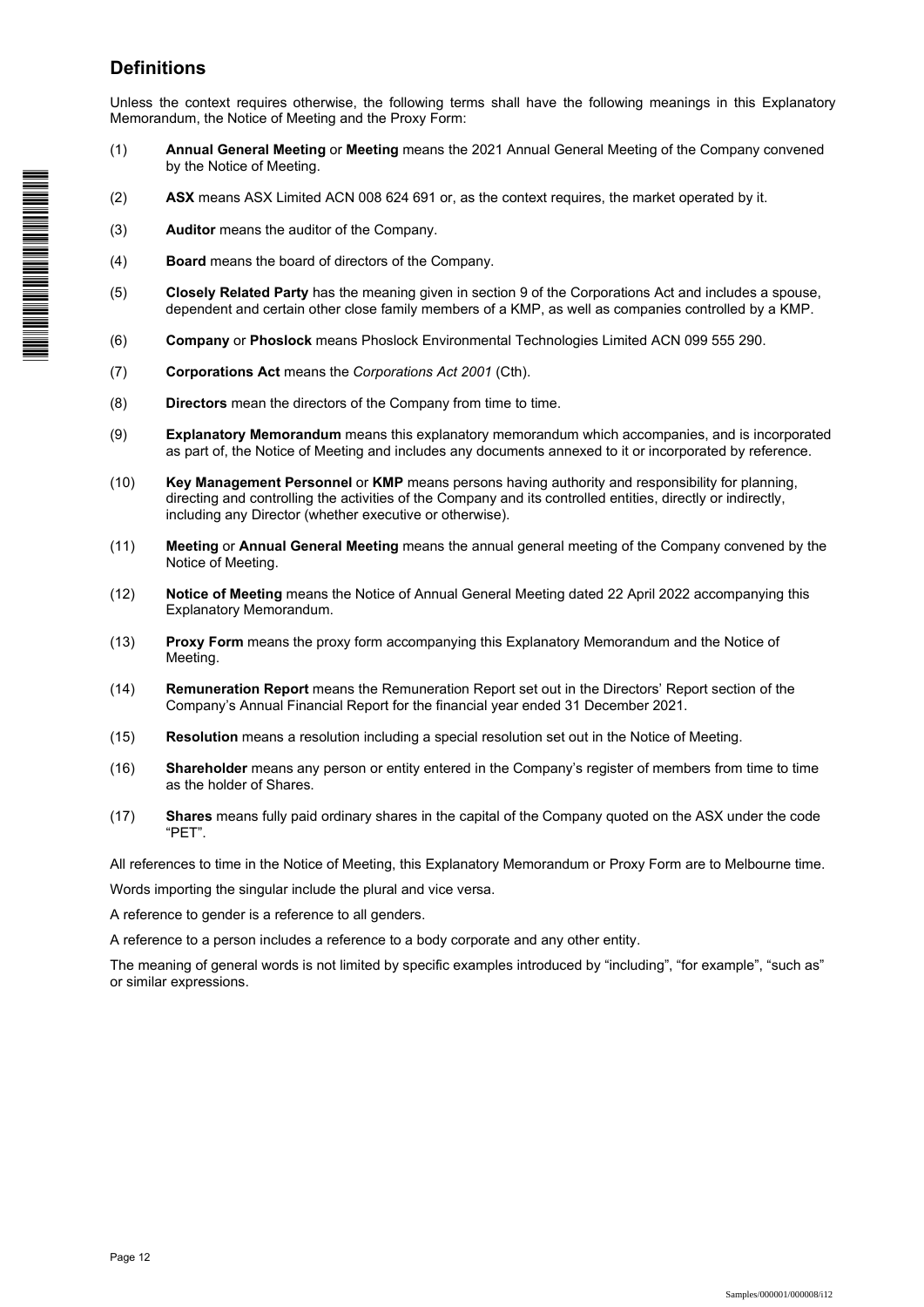

**Phoslock Environmental Technologies Ltd** ABN 88 099 555 290

### **Need assistance?**

**Phone:**



1300 850 505 (within Australia) +61 3 9415 4000 (outside Australia)

**Online:** www.investorcentre.com/contact

MR SAM SAMPLE FLAT 123 123 SAMPLE STREET THE SAMPLE HILL SAMPLE ESTATE SAMPLEVILLE VIC 3030



#### **YOUR VOTE IS IMPORTANT**

For your proxy appointment to be effective it must be received by **10:30am (Melbourne time) on Wednesday, 25 May 2022.**

## **Proxy Form**

\*<br>\* London<br>Timografia

PET

#### **How to Vote on Items of Business Lodge your Proxy Form:**

All your securities will be voted in accordance with your directions.

#### **APPOINTMENT OF PROXY**

**Voting 100% of your holding:** Direct your proxy how to vote by marking one of the boxes opposite each item of business. If you do not mark a box your proxy may vote or abstain as they choose (to the extent permitted by law). If you mark more than one box on an item your vote will be invalid on that item.

**Voting a portion of your holding:** Indicate a portion of your voting rights by inserting the percentage or number of securities you wish to vote in the For, Against or Abstain box or boxes. The sum of the votes cast must not exceed your voting entitlement or 100%.

**Appointing a second proxy:** You are entitled to appoint up to two proxies to attend the meeting and vote on a poll. If you appoint two proxies you must specify the percentage of votes or number of securities for each proxy, otherwise each proxy may exercise half of the votes. When appointing a second proxy write both names and the percentage of votes or number of securities for each in Step 1 overleaf.

**A proxy need not be a securityholder of the Company.**

#### **SIGNING INSTRUCTIONS FOR PROXY FORMS**

**Individual:** Where the holding is in one name, the securityholder must sign this form.

**Joint Holding:** Where the holding is in more than one name, this form may be signed by any one of the joint of the securityholders.

Power of Attorney: If you have not already lodged the Power of Attorney with the registry, please attach a certified photocopy of the Power of Attorney to this form when you return it.

**Companies:** Where the company has a Sole Director who is also the Sole Company Secretary, this form must be signed by that person. If the company (pursuant to section 204A of the Corporations Act 2001) does not have a Company Secretary, a Sole Director can also sign alone. Otherwise this form must be signed by a Director jointly with either another Director or a Company Secretary. Please sign in the appropriate place to indicate the office held. Delete titles as applicable.

#### **PARTICIPATING IN THE MEETING**

#### **Corporate Representative**

If a representative of a corporate securityholder or proxy is to participate in the meeting you will need to provide the appropriate "Appointment of Corporate Representative". A form may be obtained from Computershare or online at www.investorcentre.com/au and select "Printable Forms".

**Online:**

#### Lodge your vote online at

www.investorvote.com.au using your secure access information or use your mobile device to scan the personalised QR code.

Your secure access information is



**SRN/HIN: I9999999999 Control Number: 999999 PIN: 99999**

**XX**

For Intermediary Online subscribers (custodians) go to www.intermediaryonline.com

**By Mail:**

Computershare Investor Services Pty Limited GPO Box 242 Melbourne VIC 3001 Australia

**By Fax:**

1800 783 447 within Australia or +61 3 9473 2555 outside Australia



**PLEASE NOTE:** For security reasons it is important that you keep your SRN/HIN confidential.

You may elect to receive meeting-related documents, or request a particular one, in electronic or physical form and may elect not to receive annual reports. To do so, contact Computershare.